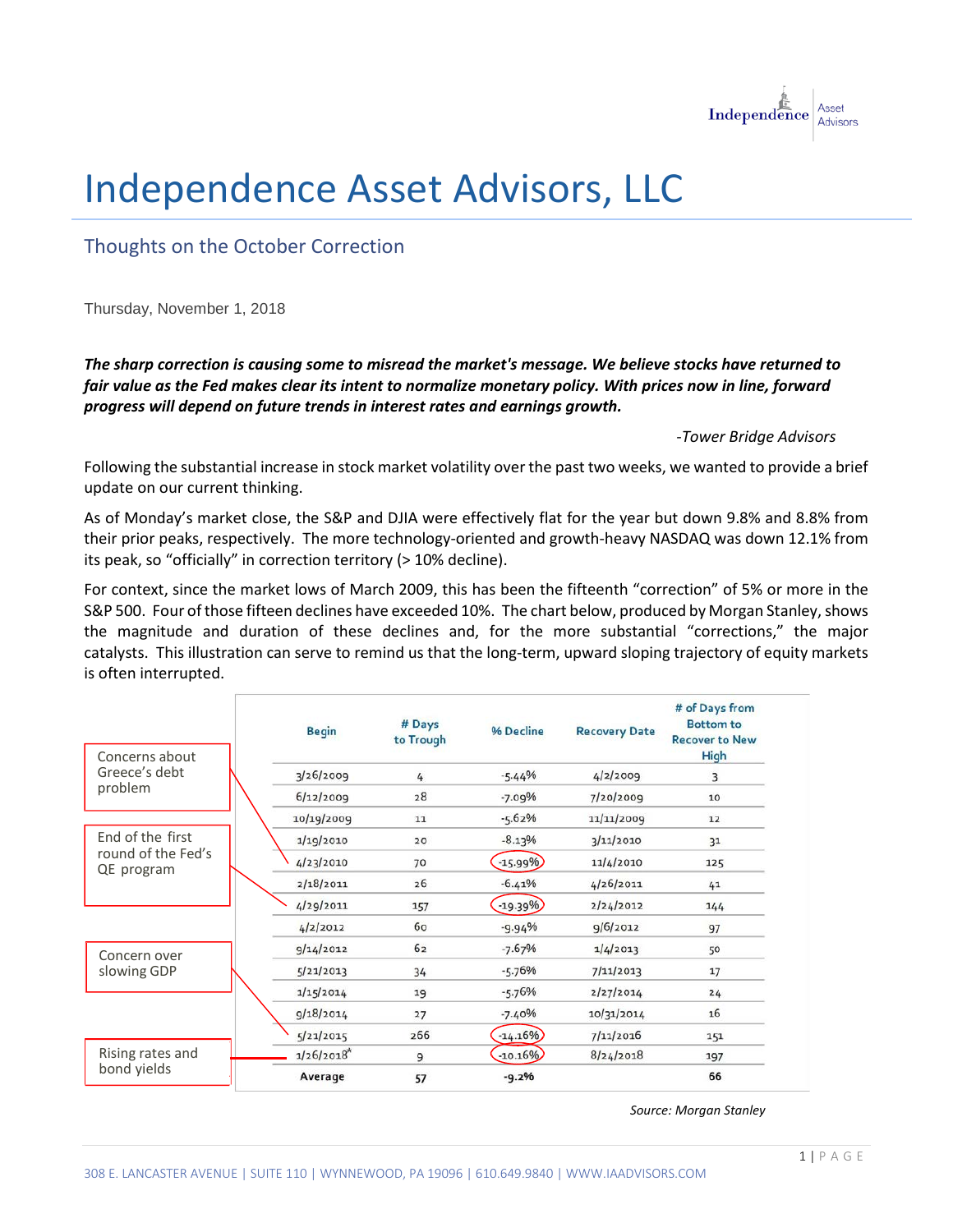We try to focus on the fundamental issues which may be at play rather than transient price movements. The four most popular culprits for recent market weakness have been:

- (1) midterm election uncertainty,
- (2) tariffs / protectionism,
- (3) higher interest rates, and
- (4) S&P earnings growth.

The first issue is political noise. While politics can have a short-term impact on stock prices, this does not speak to the underlying strength of the economy nor to the long-term trajectory of stock values.

Rising production costs, whether due to inflation, tariffs (or other taxes), or higher funding costs concurrent with interest rate increases, do have an impact on earnings growth, so we tend to focus our attention here. The entire discussion of "rising rates" represents a double-edged sword. Markets tend to perform well when a healthy degree of inflation exists, which signifies a strong economy. Thus, the modest and methodical upward trend of interest rates (especially off a historically low base level) is not inherently bad. However, over time, substantially higher rates do move money away from equities and towards higher yielding bonds, so this deserves our attention. Higher borrowing costs also negatively impact profit margins of borrowers, but they improve results for lenders, including investors.

The pace of earnings growth is the factor we feel will weigh most heavily on equity valuations and prices in the coming months and years. Q2 S&P earnings came in 5.3% higher than consensus estimates and up over +20% year-over-year. We believe this impressive performance may well mark the peak of the trajectory of **earnings growth**, and in fact Q3 earnings reports so far have demonstrated mixed results relative to expectations.



**S&P 500 PER SHARE EARNINGS GROWTH**

## *Source: Morgan Stanley*